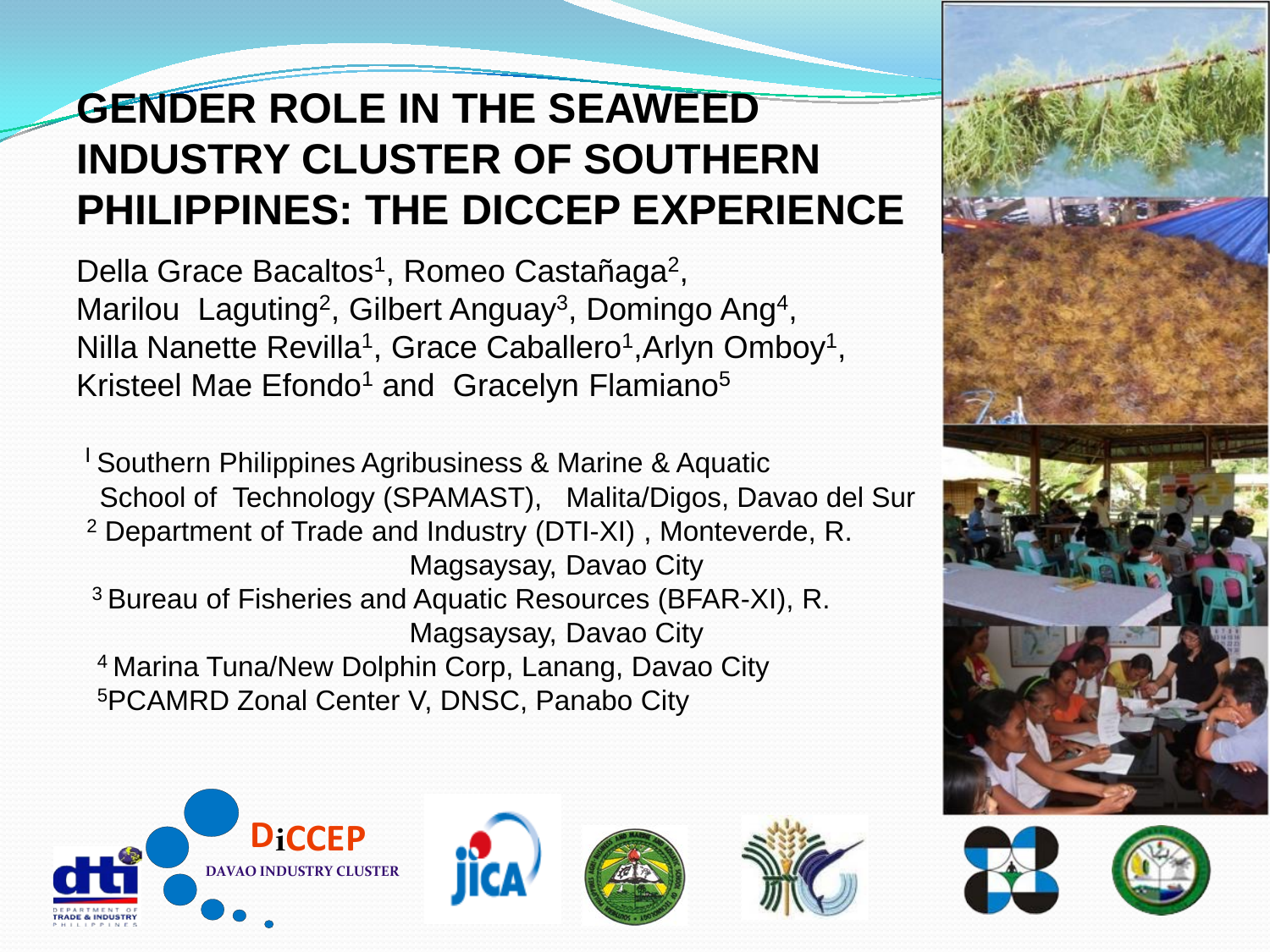# PROJECT SITE



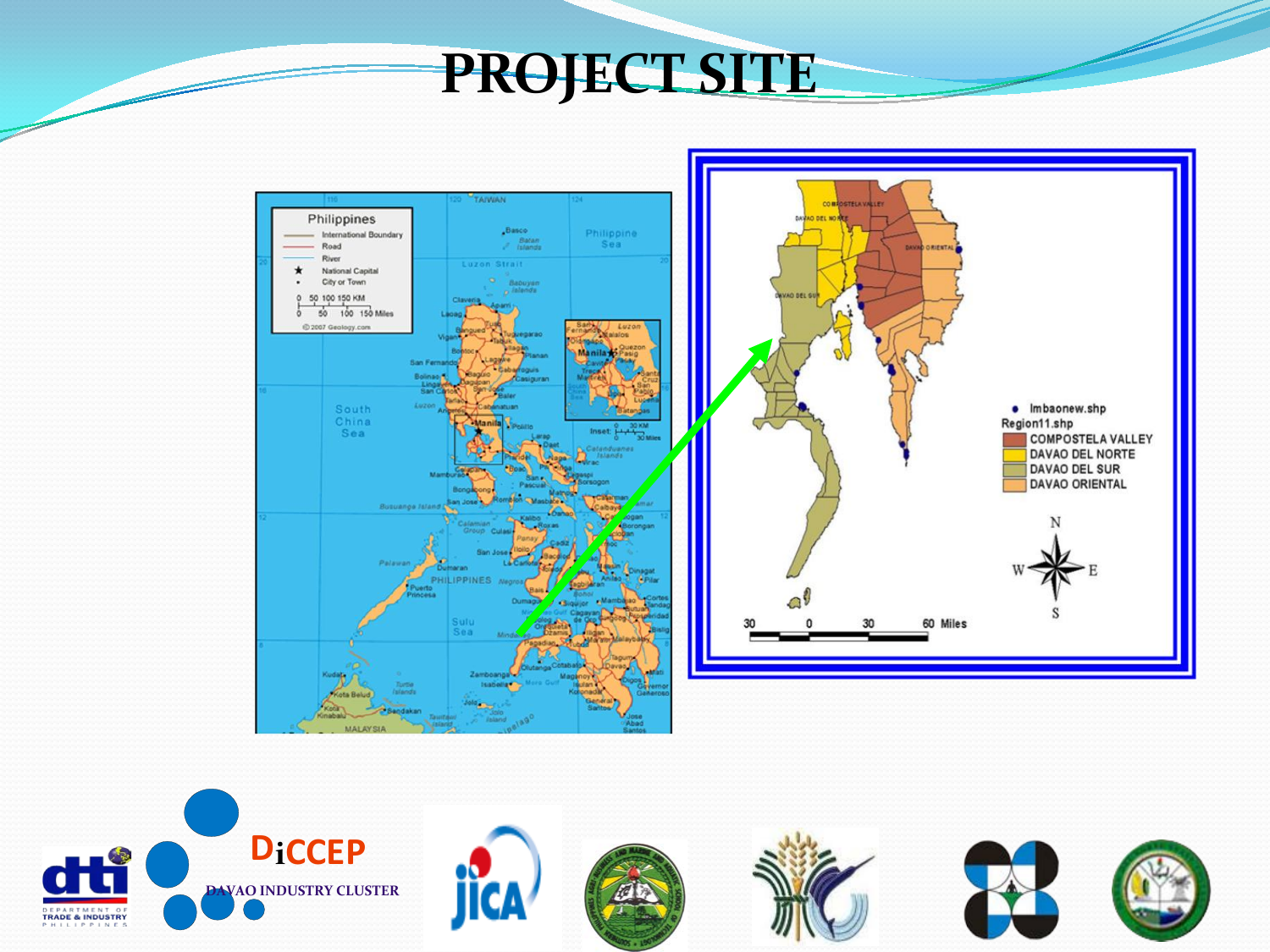# **BACKGROUND**

#### •**Low farm productivity**

- **Poor quality of seaweed in some areas due to poor farming practices**
- **Prevalence of seaweed diseases**
- **Limited access to appropriate financing**

#### Gender Lens

## **Formation of the Seaweed Industry Cluster**

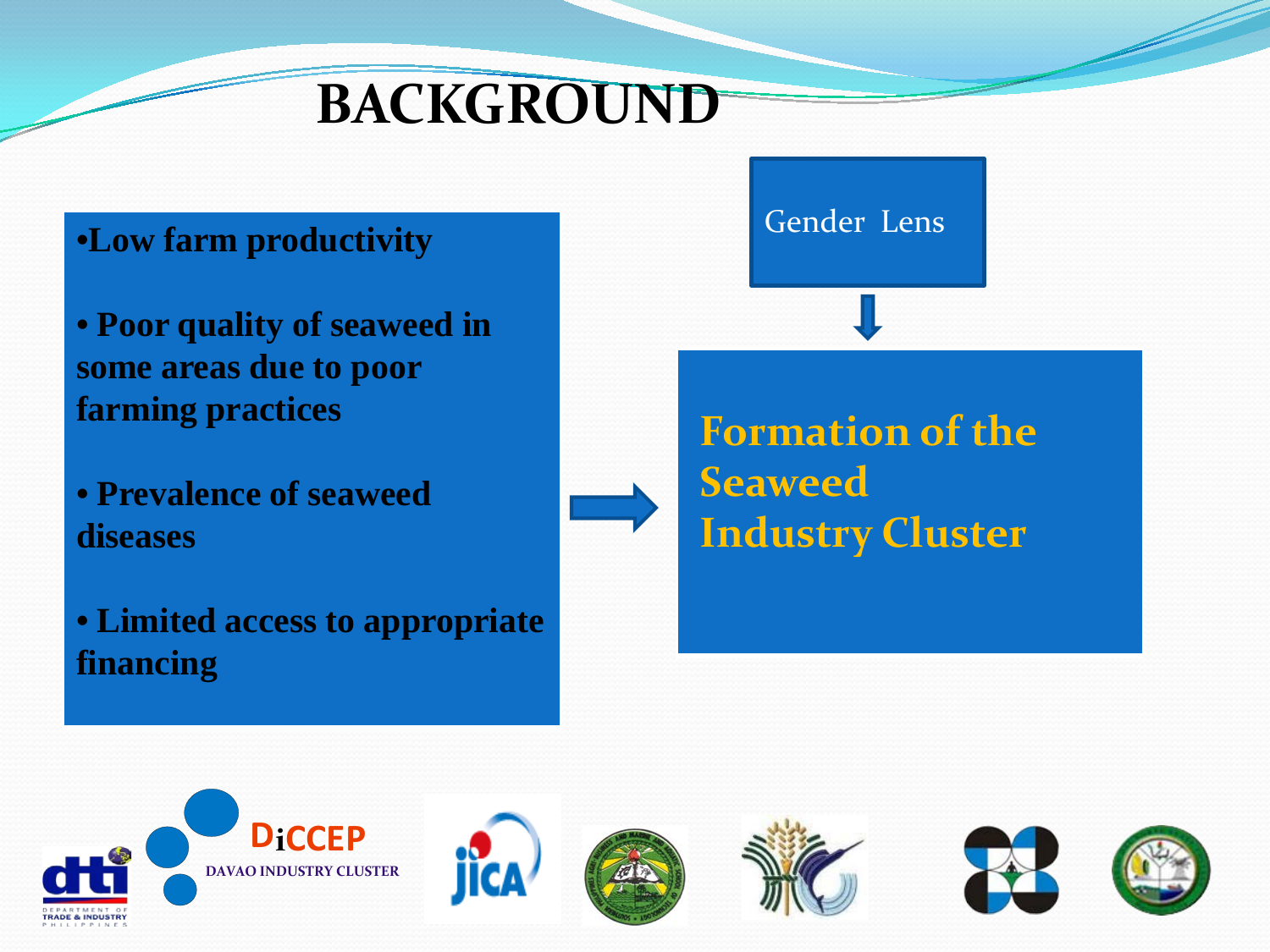| <b>METHODS and INPUTS</b><br><b>Formulating the Seaweed Industry Cluster Plan</b> |                                                                                                                                                                                                                                               |  |  |  |
|-----------------------------------------------------------------------------------|-----------------------------------------------------------------------------------------------------------------------------------------------------------------------------------------------------------------------------------------------|--|--|--|
| <b>GOAL</b>                                                                       | improve and sustain the socio-economic condition of the SI stakeholders<br>through a well integrated and mutually supportive cluster                                                                                                          |  |  |  |
| <b>OBJECTIVES</b>                                                                 | .Increased income level of fisherfolk<br>. Improved contribution of the industry to regional output<br>• Sustained productivity, competitiveness and growth of the seaweed<br>industry                                                        |  |  |  |
| <b>STRATEGIES</b>                                                                 | •Improved $R \& D$ Initiatives<br><b>•Organizational Development and Advocacy</b><br><b>•Facilitation of Financing Assistance</b><br><b>•Promotion and Expansion of Market</b><br><b>•Integrated Support for Expanded Production Capacity</b> |  |  |  |
|                                                                                   | D:CCED                                                                                                                                                                                                                                        |  |  |  |

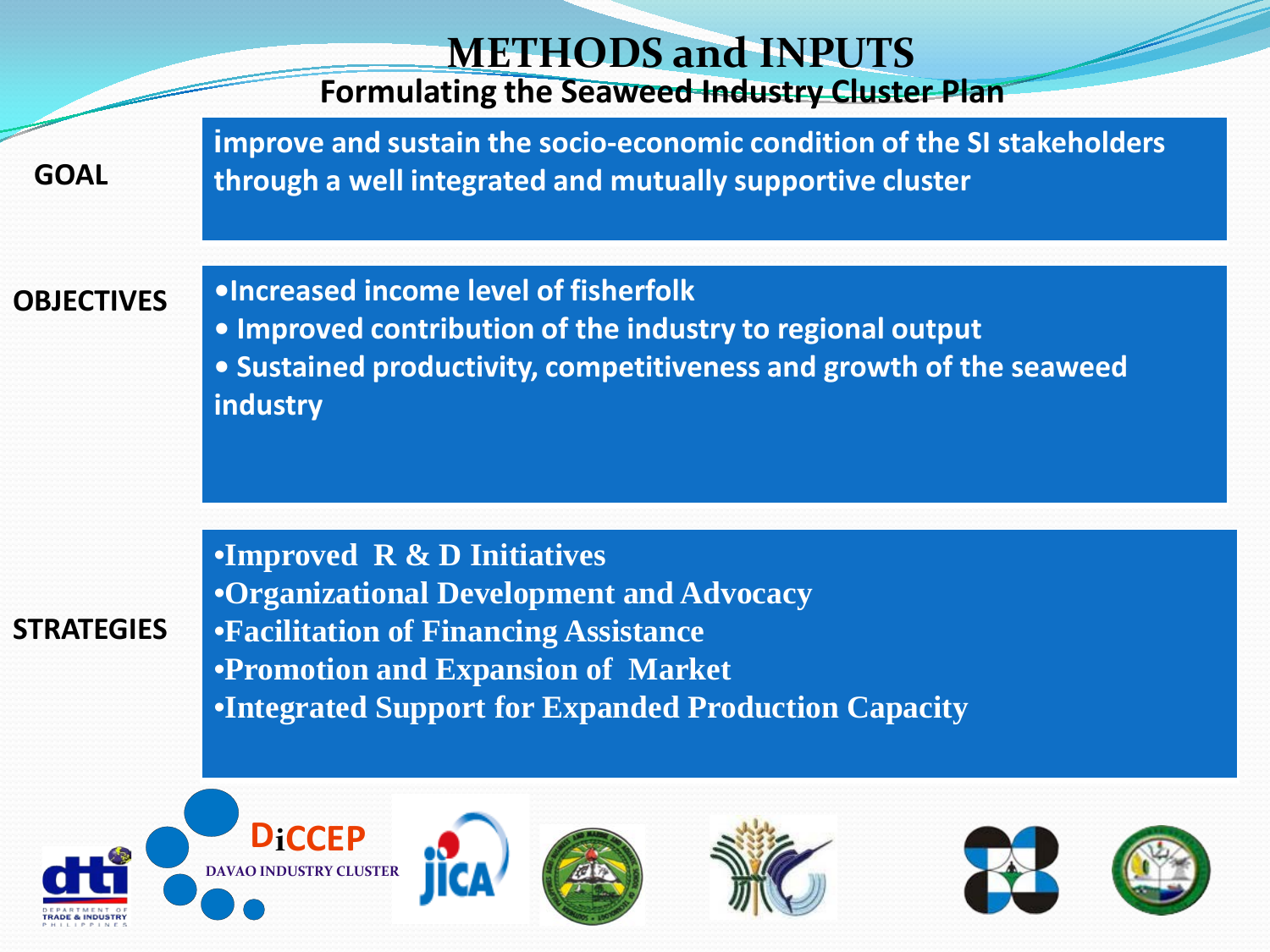#### **IMPLEMENTATION OF 3 PILOT PROJECTS**

**Project 1 – Establishment of Model Cooperative Farms**

#### **Project 2 -Profiling of Seaweed Production in Model Farms**

**Project 3- Promotion and Training for Seaweed Value Adding** 



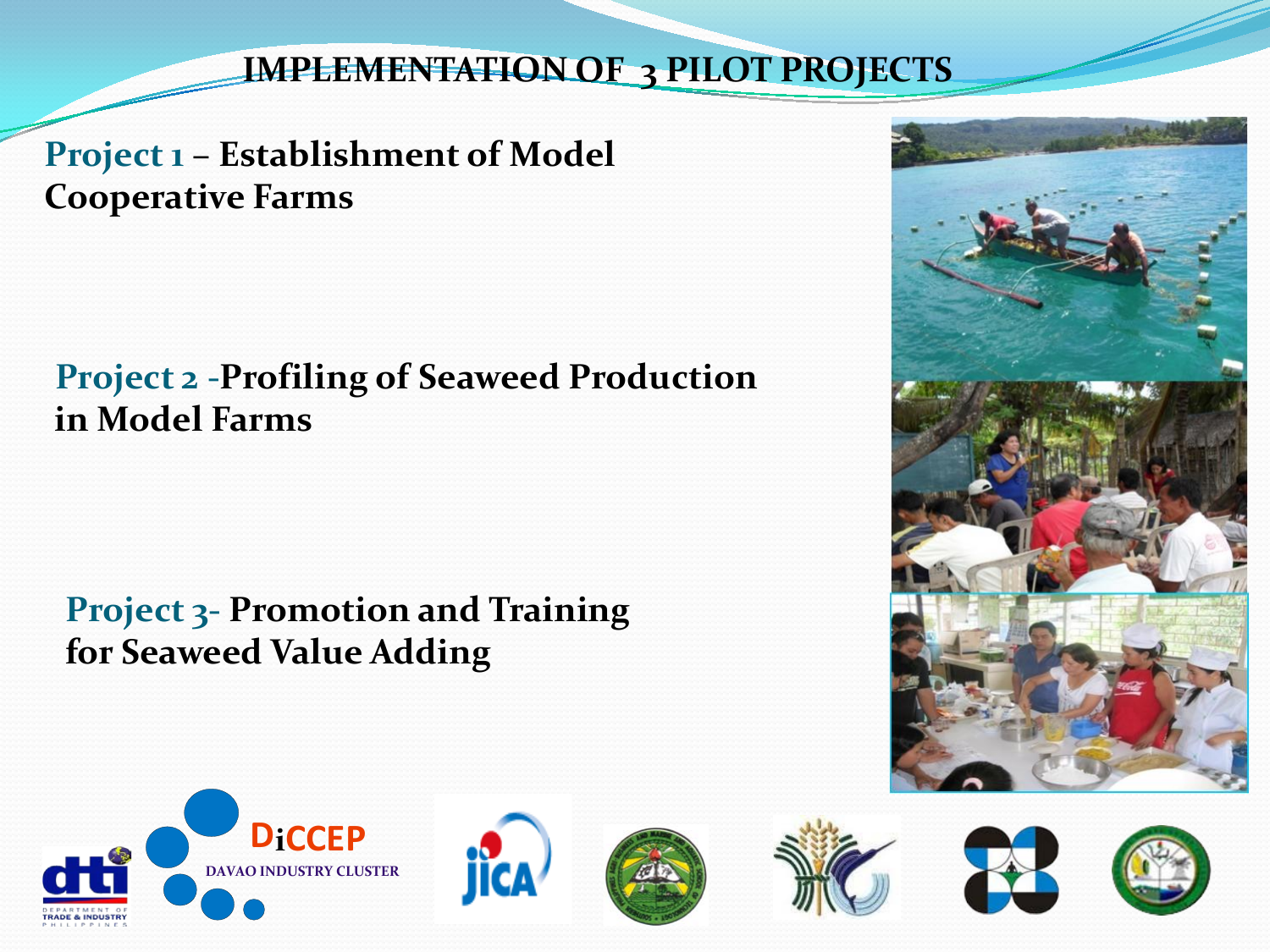# **RESULTS**

*Project 1 – Establishment of Model Cooperative Farms*

**Table 1. Number and percentage of gender participation for the seaweed culture project.**

|              | <b>Male</b>   |               | <b>Female</b> |                | <b>Total</b>  |
|--------------|---------------|---------------|---------------|----------------|---------------|
|              | <b>Number</b> | $\frac{0}{0}$ | <b>Number</b> | $\frac{0}{0}$  | <b>Number</b> |
| Punta        |               | 53.8          |               | 46.2           |               |
| <b>Biao</b>  |               |               |               |                |               |
| <b>Samal</b> |               | 28.5          |               | $\overline{4}$ |               |

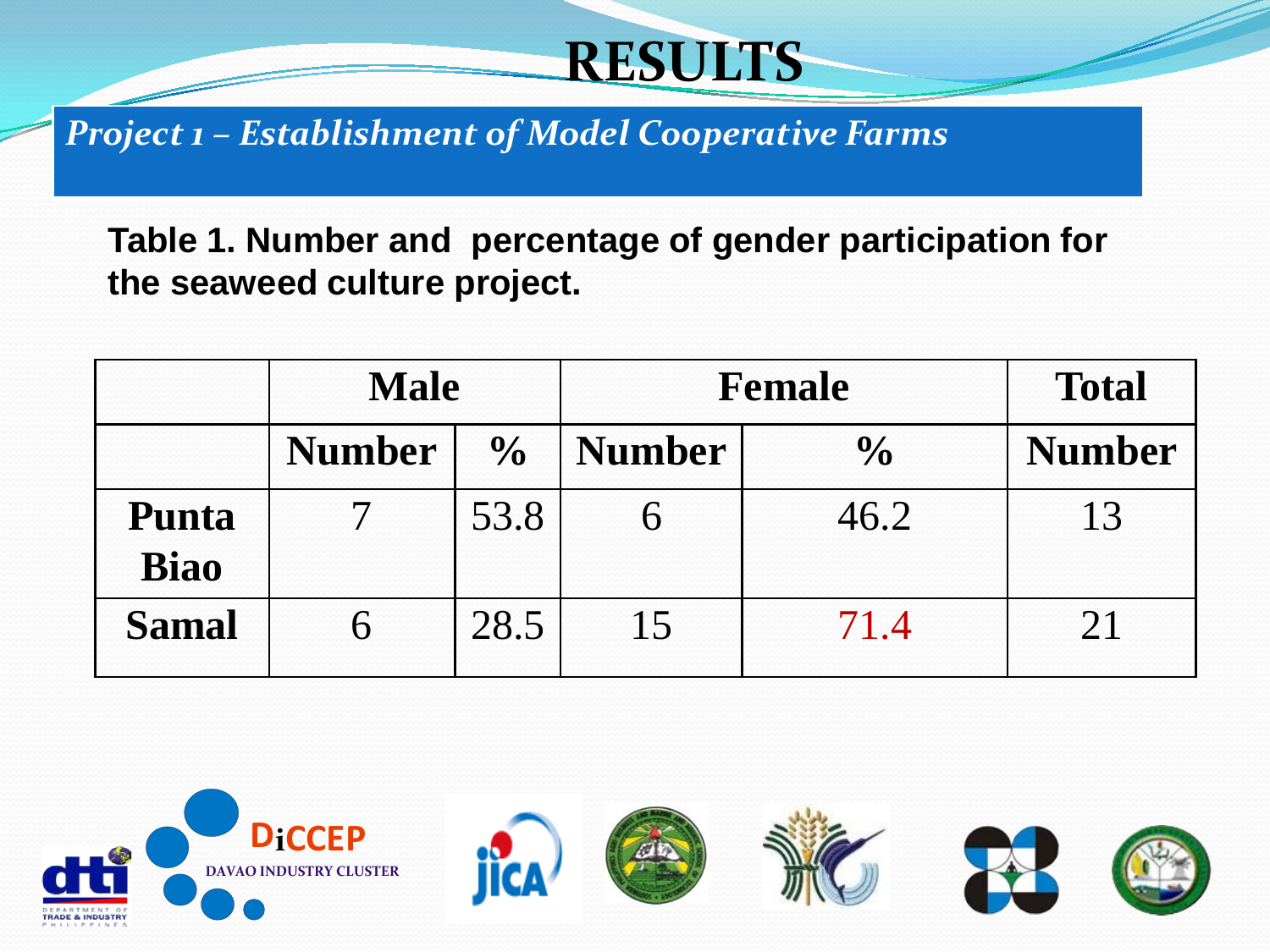#### *Project 2 Profiling of Seaweed Production in Model Farms*

**Table 2. Gender distribution of seaweed farmers & traders in Punta Biao, Davao del Sur.**

|               | <b>Farmers</b> |              | <b>Traders</b> |              |
|---------------|----------------|--------------|----------------|--------------|
|               | <b>Number</b>  | $\mathbf{0}$ | <b>Number</b>  | $\mathbf{0}$ |
| <b>Male</b>   |                | nı           |                |              |
| <b>Female</b> |                |              |                |              |
| <b>Total</b>  |                | 100          |                |              |

#### **Table 3. Gender distribution of seaweed farmers & traders in Samal, Davao del Norte**

|               | <b>Farmers</b> |                | <b>Traders</b> |               |
|---------------|----------------|----------------|----------------|---------------|
|               | <b>Number</b>  | $\frac{6}{9}$  | <b>Number</b>  | $\frac{1}{2}$ |
| <b>Male</b>   | าเ             | 60.6           |                |               |
| <b>Female</b> | 39             | 39.4           |                |               |
| <b>Total</b>  | QQ             | 0 <sup>0</sup> |                | $\Omega$      |

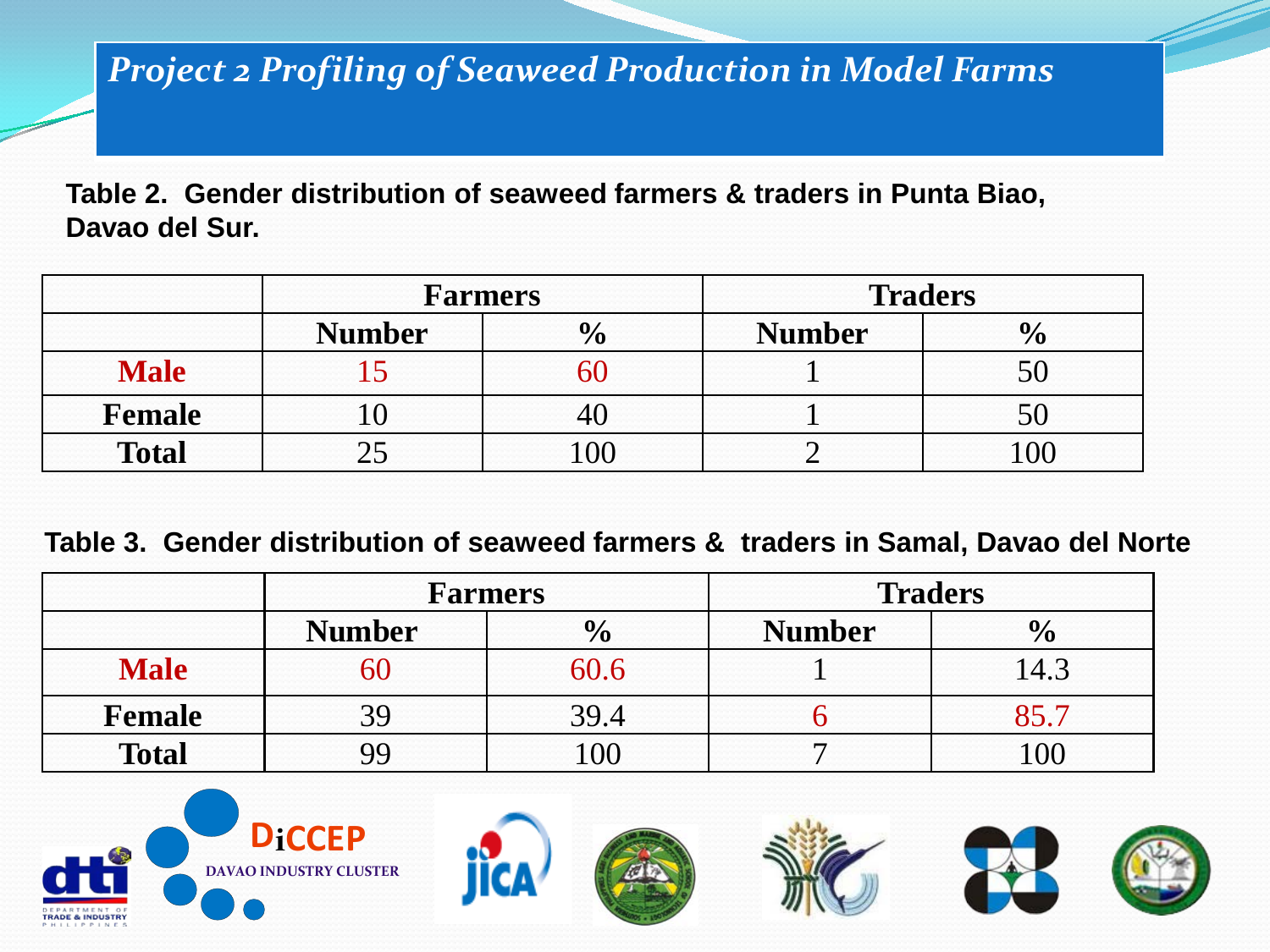#### *Project 3 Promotion and Training for Seaweed Value Adding*

**Table 4. Number and percentage of gender participation for the seaweed value adding .**

|              | <b>Male</b>   |      | Female        |               |
|--------------|---------------|------|---------------|---------------|
|              | $\frac{0}{0}$ |      | <b>Number</b> | $\frac{0}{0}$ |
|              | <b>Number</b> |      |               |               |
| Punta        |               | 53.8 |               | 46.2          |
| <b>Biao</b>  |               |      |               |               |
| <b>Samal</b> |               | 28.6 |               | $\Delta$      |

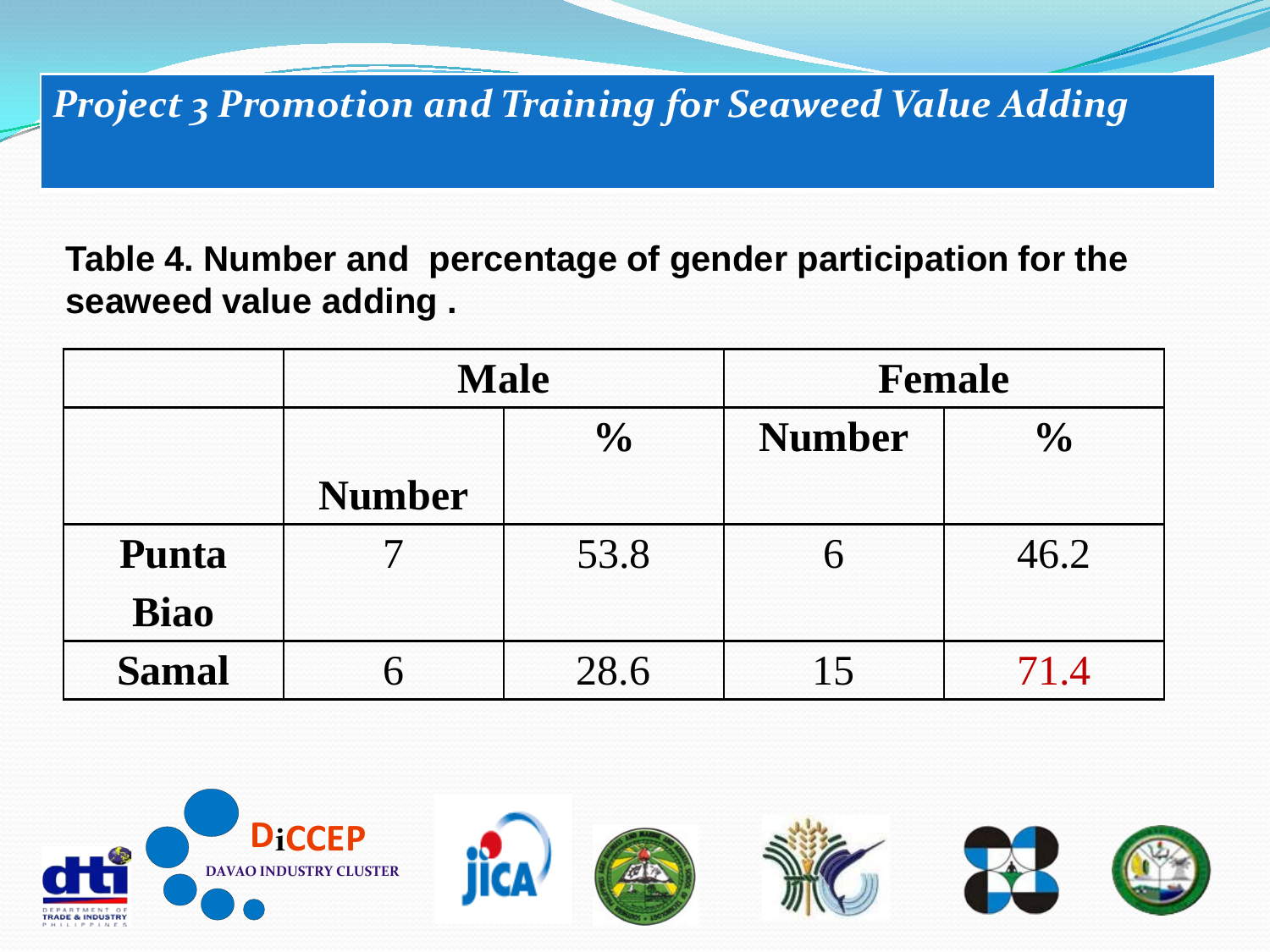#### **Simplified Agricultural Value Chain**

#### **Punta Biao (Digos) and Samal, Davao del Norte Seaweed Production**



Samal, Davao del Norte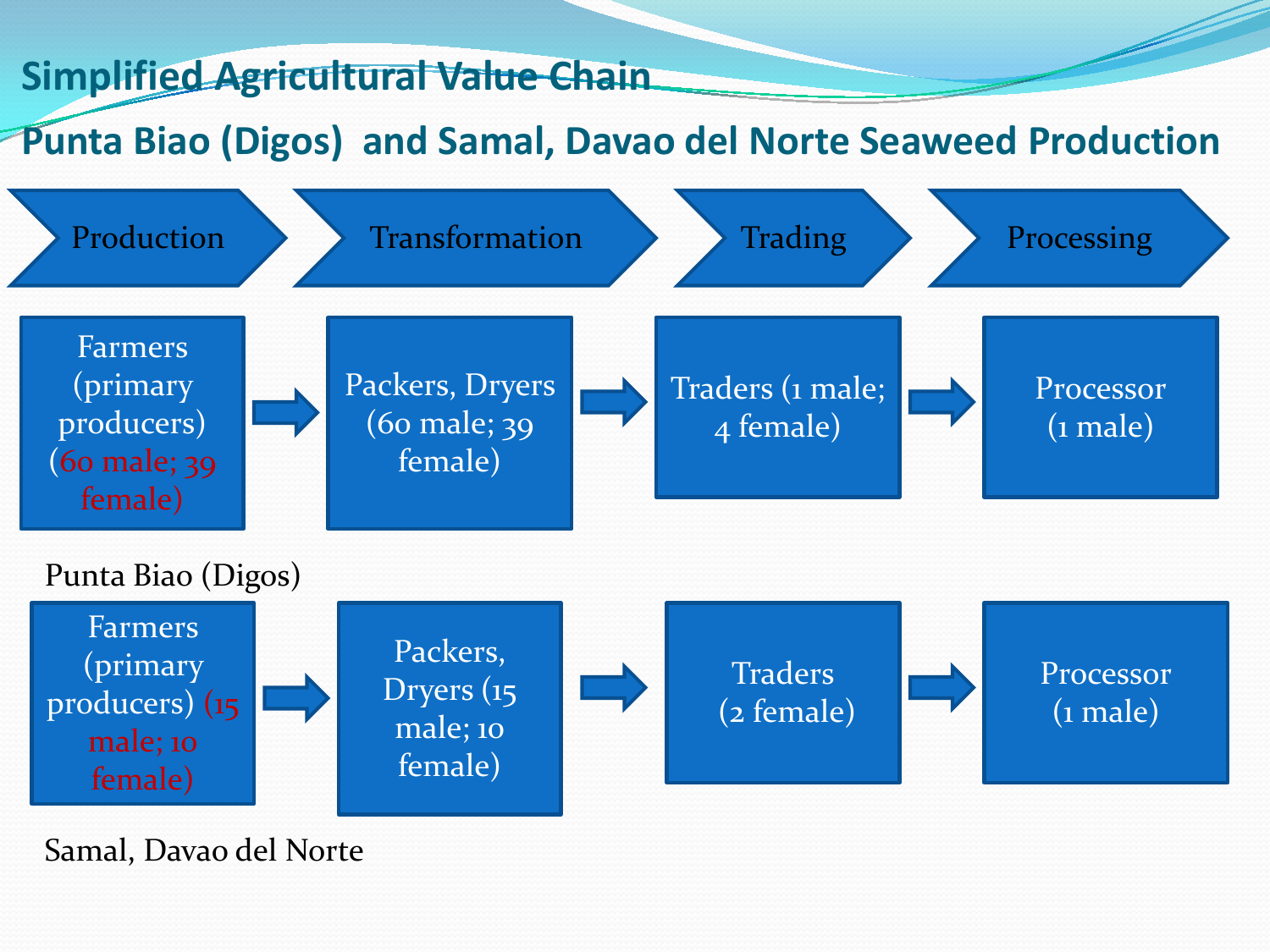## **CONCLUSION**

•Using the gender lens, the seaweed industry cluster in the Davao Region is found out to well participated by both men and women.

• Even at the management level, women have roles in the planning although the leadership of the cluster is handled by men.

• At the seaweed production and value adding level where farmers and housewives are involved, there is greater percentage of women involvement



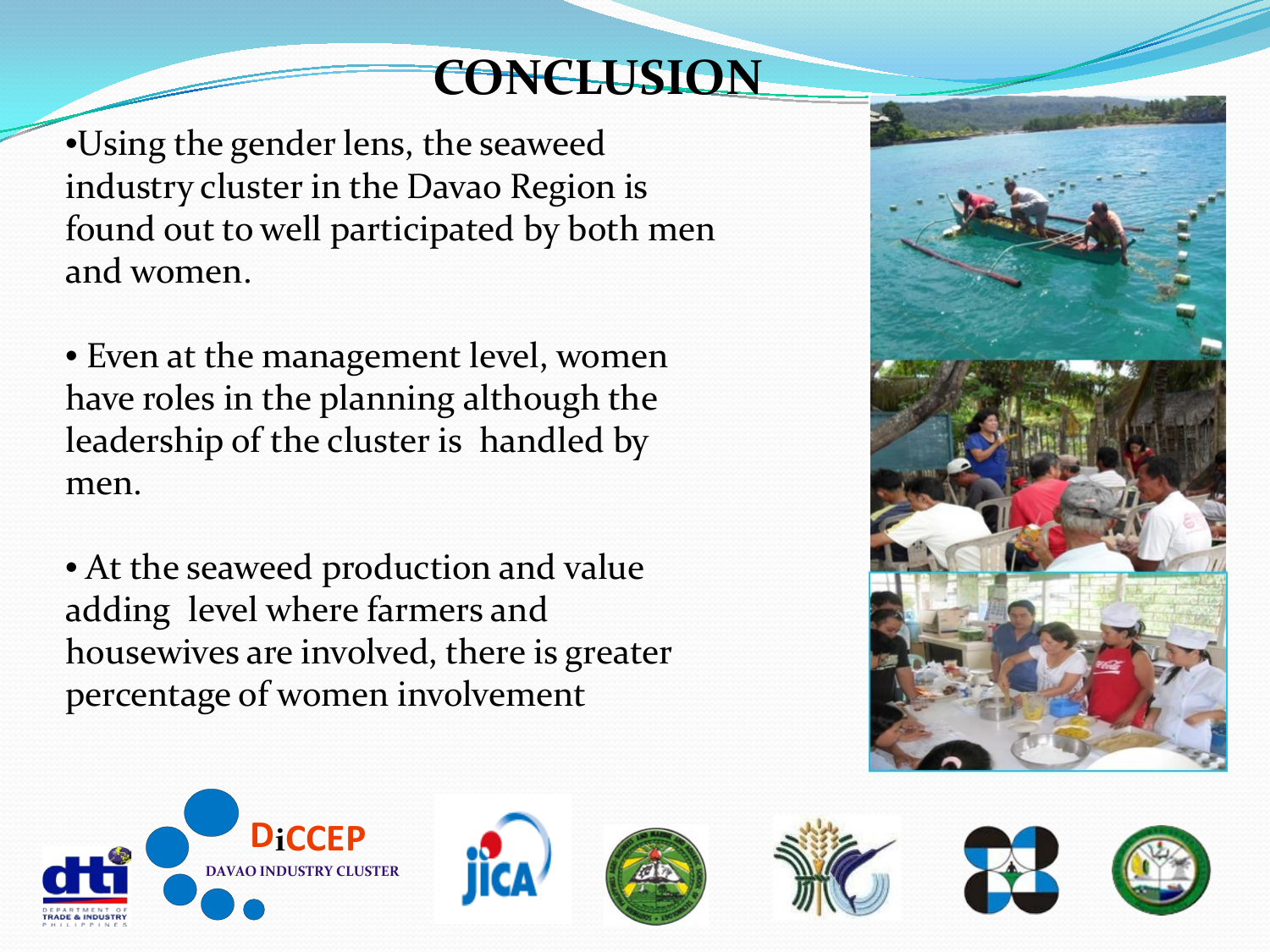### **OUTCOME and IMPACT**

•Generated income (P55,000) for farmers out of seaweed production

•Forge partnership witk LGU and JICA for another project on solar dryer and seaweed powder facility for funding by Japan Embassy, initial request of product

•Brand names "Guzo" and "KD Fertilizer" applied with Intellectual Property Office (IPO). IEC Materials were developed to promote the new products.











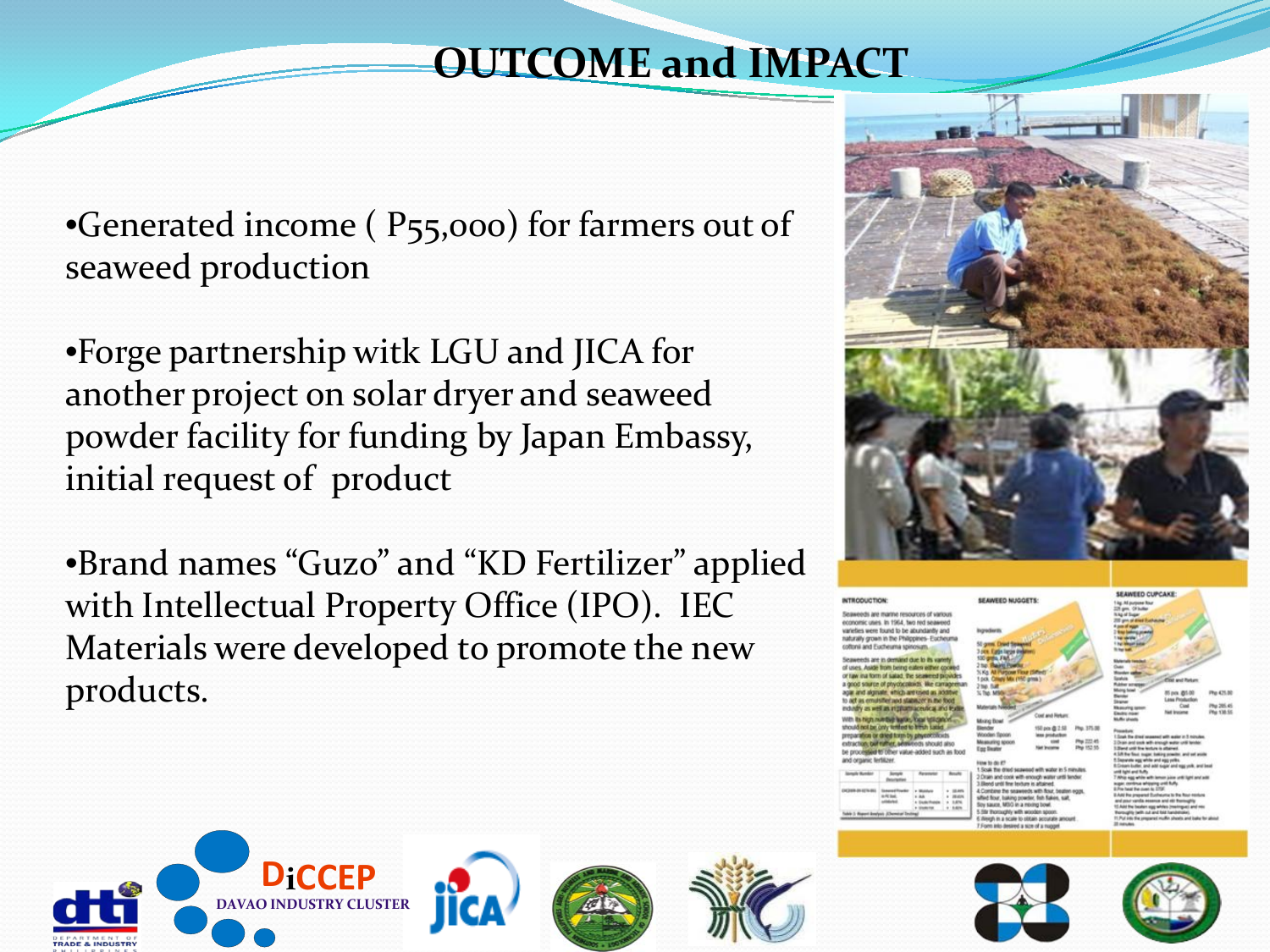•Negotiated with Robinsons ' broker for the commercialization of seaweed cupcake with the farmers as partners.

•Acquisition of equipment and utensils by community for their livelihood from seaweed value added products, these are business start-up

•Transformed dynamite fishers to shift to seaweed farming